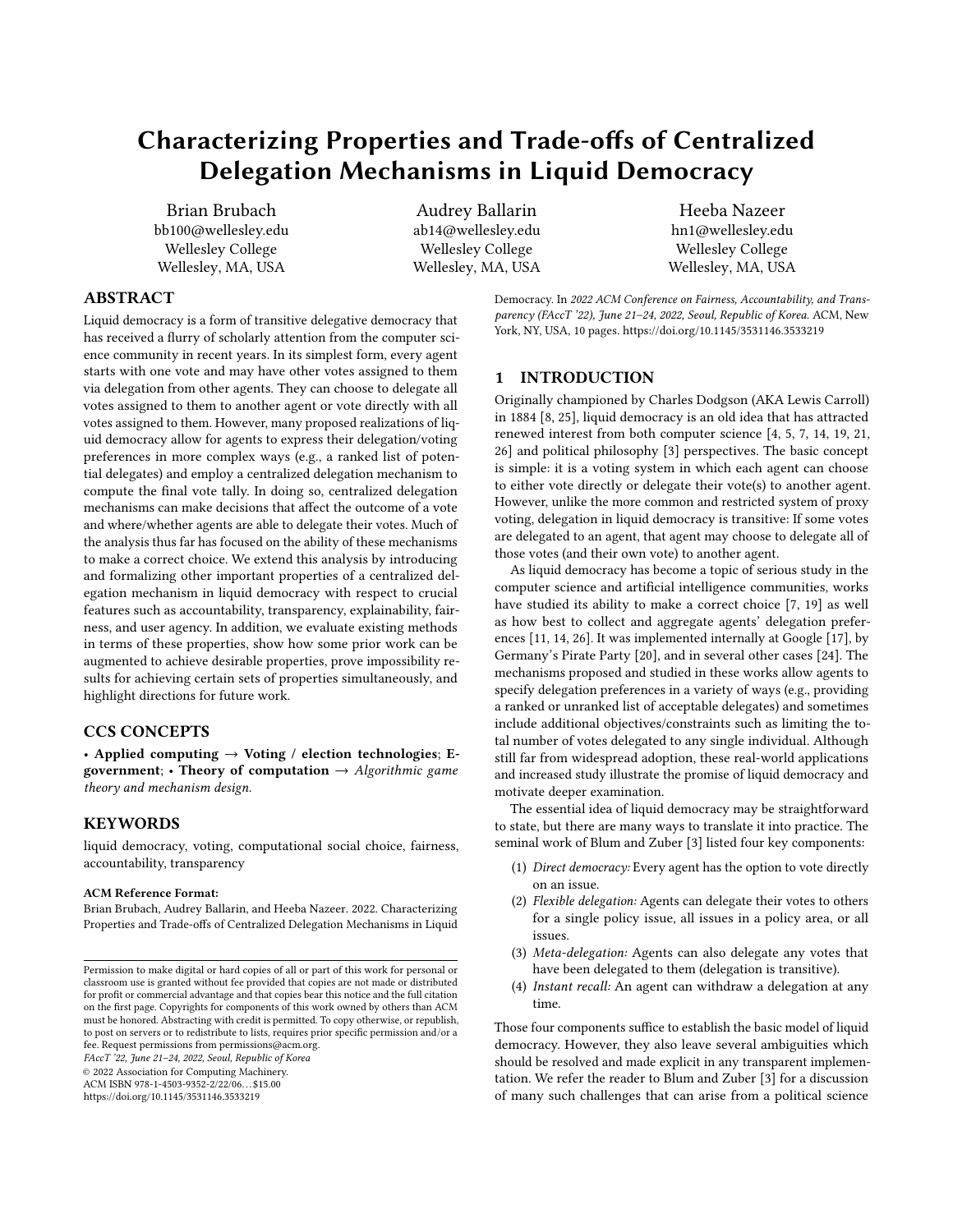perspective as well as which applications are best-suited to this form of governance and why.

Our work seeks to bring a fairness, accountability, and transparency lens to the computational study of mechanisms for translating agent preferences into outcomes within realizations of liquid democracy. Now that there are many proposed (and in some cases implemented) mechanisms for liquid democracy systems, how do we choose between them? Individual mechanisms have been analyzed in terms of certain key features and the qualities they were designed to support, but not thoroughly compared among a broad range of other important criteria. In particular, many questions arise which are not adequately addressed in prior work such as,

- (1) What rights should agents have? Should they have the right to delegate instead of voting directly, and if so, can the mechanism guarantee that? (Section [4.2.2\)](#page-2-0)
- (2) Can the mechanism itself arbitrarily choose the outcome of the vote and what governs its decision? (Section [4.2.5\)](#page-4-0)
- (3) How transparent and interpretable is the mechanism's explanation of what happened to an agent's vote in a previous election, and how easily can agents predict the effect of changing their delegation preferences? (Sections [4.3.1](#page-4-1) and [4.3.2\)](#page-4-2)

We formalize these types of questions by characterizing several properties of liquid democracy mechanisms and exploring how these properties interact with each other.

## 2 OUTLINE

Section [3](#page-1-0) provides some basic definitions and discusses related work not covered elsewhere in the paper. Section [4](#page-2-1) lists and defines several properties which we use to analyze and compare mechanisms for liquid democracy. Section [5](#page-5-0) analyzes five prominent existing mechanisms in terms of the properties we propose. Finally, Section [6](#page-8-0) provides a conclusion and future directions.

## <span id="page-1-0"></span>3 PRELIMINARIES AND RELATED WORK

#### 3.1 Basic definitions and notation

In this section, we provide some basic terminology that will be used throughout the paper. We refer to all participants in a liquid democracy system as agents. Any agent who prefers to cast a direct vote as opposed to delegating or abstaining is called a voter and we limit our scope to mechanisms which always allow any such agent to cast a direct vote in keeping with that basic tenet of liquid democracy. We largely ignore the agents who abstain from both voting and delegation except when considering a switch from abstaining to delegating or voting over the course of multiple elections. We additionally limit the discussion in this paper to simple plurality votes on binary issues.

While we consider multiple ways in which agents can express their delegation and voting preferences, agent preference in this work are represented by some form of directed graph which we call a *preference graph*. A directed edge from agent  $u$  to agent  $v$  in the preference graph means that  $u$  is willing to delegate their vote to  $v$  and prefers this delegation over voting directly. Edges in the preference graph may additionally be assigned ranks or weights as described in Section [4.1.](#page-2-2) To determine how votes are actually delegated and cast, a tally algorithm takes a preference graph as input and outputs a delegation graph which explicitly describes how each agent's vote(s) are delegated or cast. This delegation graph determines how many will be assigned to each outcome.

## <span id="page-1-1"></span>3.2 Modeling assumptions and limitations

Regarding agents decisions to vote directly, we make two minor simplifying assumptions. First, we assume that any agent who lists at least one approved delegate would prefer to delegate rather than vote directly. Second, while we explore the possibility that a mechanism cannot (or chooses not to) transfer an agent's vote(s) to any approved delegate, we do not discuss what to do with such agents. We view the following as the most natural options for handling this situation of agents whose votes are not delegated by the mechanism: request a direct vote from these agents, discard these agents, or allow all agents to specify a backup direct vote that can be applied in this case. Because these choices can be applied to any of the mechanisms we discuss, we do not see them as inherent properties of a given mechanism and assume that a mechanism designer will address this issue however they see fit. Our primary focus in this realm will instead be on whether an agent who prefers to delegate is allowed to delegate by the mechanism.

Another aspect we do not engage with is the ability of agents to specify preferences across multiple elections or issues at once. For example, LiquidFeedback [\[2\]](#page-9-15) allows an agent to delegate to another agent globally (all issues), only for certain categories of issues, or only for specific issues. Google Votes [\[16,](#page-9-16) [17\]](#page-9-12) similarly allows agents to tag potential delegates with categories. However, while these mechanisms collect such complex preferences for the sake of efficiency, they generally resolve preferences for a singe issue at a time using the type of preference graph we study (a simple, directed graph with ranked or unranked edges).

## 3.3 Epistemic versus equality-based accounts

Blum and Zuber [\[3\]](#page-9-10) suggests two distinct functions through which we can evaluate liquid democracy. The epistemic account assumes there is some ground truth correct choice and values the ability of a mechanism to find that correct choice. Equality-based accounts on the other hand emphasize the rights of all participants to have a voice and promote their own individual, subjective choice of preferred outcome.

In some ways, these accounts complement each other. Agents want to select a delegate that represents their needs (equality-based) and makes competent decisions in support of those needs (epistemic). However, we will see that these values can also be somewhat competing. Epistemic approaches may favor mechanisms that exert heavier influence over agents in order to ideally increase the chance of making the "correct" choice. For example, Gölz et al. [\[14\]](#page-9-6) suggests, "If agents are considering multiple potential delegates, all of whom they trust, they are encouraged to leave the decision for one of them to a centralized mechanism." As such the relevance of our proposed properties can vary depending on which function one favors. For example, giving all agents a right to delegate may be valued more strongly from an equality-based perspective than an epistemic one. A further complication we explore is that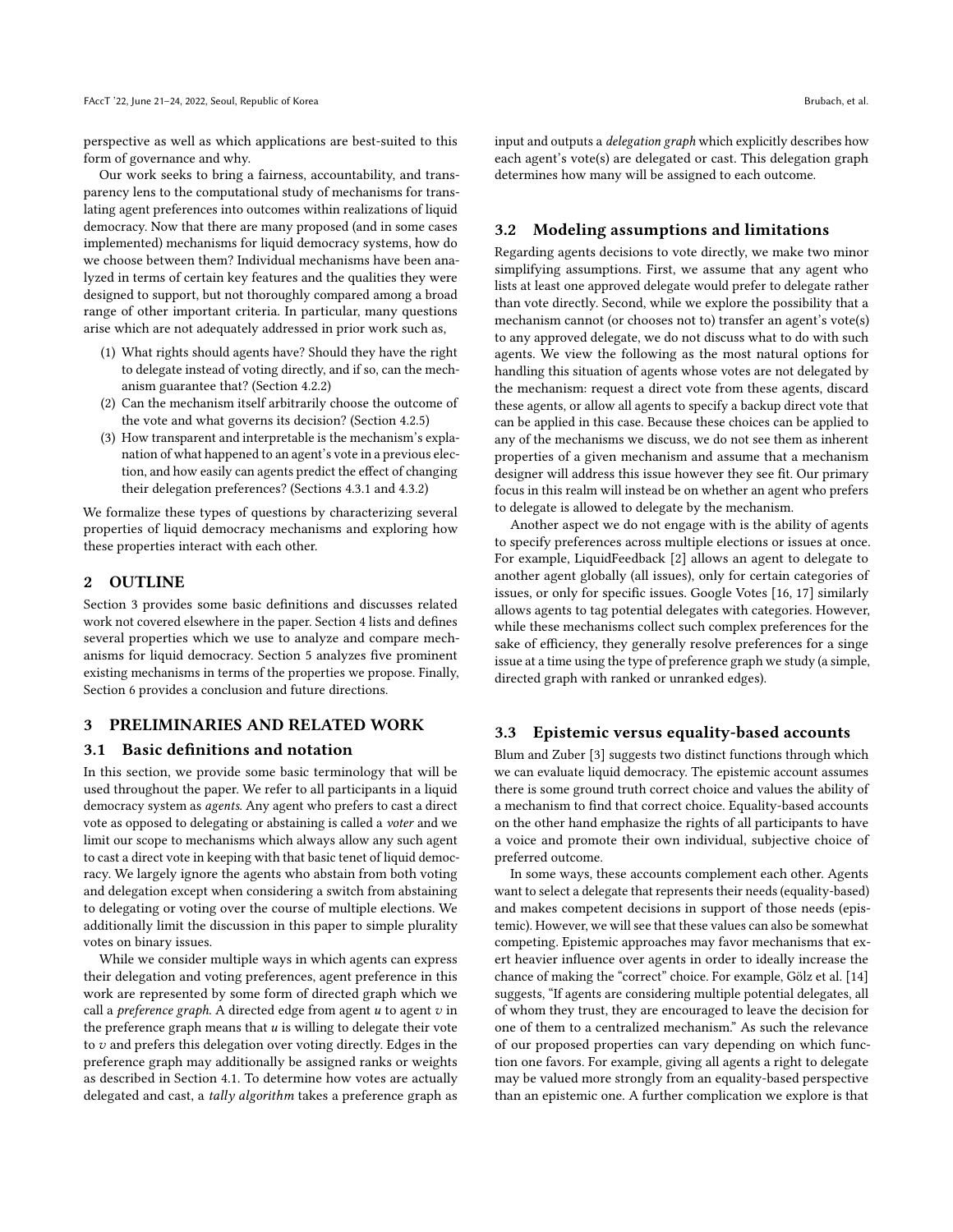mechanisms exerting a larger influence may obscure the information needed for agents to make intelligent delegation choices, thus potentially harming chances of correctness.

#### 3.4 Other related work

Several prior works which propose centralized mechanisms are discussed at length in later sections. Due to our focus on simple binary votes, we do not analyze some proposals that interpret more complex preference expressions [\[11\]](#page-9-11) or ranked outcomes [\[5\]](#page-9-4). Other works that give broad overviews of liquid democracy and compare approaches include Brill [\[4\]](#page-9-3) and Paulin [\[24\]](#page-9-14) with the latter focusing especially on the real world implementations.

One prior work, analyzed in Section [5.3,](#page-7-0) investigates the concept of "incentivising participation" [\[21\]](#page-9-8) which has a similar flavor to some properties studied in the present work. In short, they argue that participation among voters (which they call guru participation) is disincentivised when an agent can change their delegation preferences in such a way that the voter who ultimately casts that agent's delegated vote is unhappy with the change. However, the voter in this case can still be given the incentive to vote (which they call cast participation) and cannot benefit directly from rejecting the vote delegated by the offending agent. Because the voter in this scenario still has an incentive to vote and we see the ability of agents to affect voter power as fundamental to liquid democracy, we do not include this property in our assessment. Further, we note that the voter who is considered "disincentivised" within this model may nevertheless prefer a mechanism which does not satisfy guru participation over a mechanism which does. Thus, while the observations in Kotsialou and Riley [\[21\]](#page-9-8) are surprising and interesting within the context of that work, it could be misleading for a practitioner to use this property in choosing between mechanisms.

## <span id="page-2-1"></span>4 PROPERTIES OF A CENTRAL DELEGATION MECHANISM (CDM)

This section outlines several important properties of a central delegation mechanism. Section [4.1](#page-2-2) covers the most common ways that agents are able to express their preferences to the mechanism. Section [4.2](#page-2-3) addresses key issues regarding how a mechanism can influence the outcome of a vote or limit an agent's ability to delegate. Section [4.3](#page-4-3) defines properties affecting the related goals of transparency, explainability, and accountability. Section [4.4](#page-5-1) briefly discuss the effects of running time on the ability to satisfy other desirable properties. Finally, Section [4.5](#page-5-2) helps to clarify which properties are novel to this work.

## <span id="page-2-2"></span>4.1 Expression of delegation preferences

One of the most obvious ways that mechanisms differ is in how they allow agents to express their delegation preferences. In our analysis, we will consider four common ways in which agents can specify their delegation preferences.

- One neighbor preferences (ONP): Agents may only choose one neighbor to delegate to. The preference graph is unweighted with out-degree 1.
- Multiple ranked preferences (MRP): Agents provide a ranked list of neighbors they are willing to delegate to. In the preference graph, the outgoing edges of each vertex are ranked.

• Multiple unranked preferences (MUP): Agents provide an unranked list of neighbors they are willing to delegate to. The preference graph is unweighted.

In all cases, an agent who wishes to vote directly will have a single outgoing edge to one of the two binary choices. We note that the mechanism may bound the length of the list given by each agent in which case one neighbor preferences is a special case of both multiple ranked preferences and multiple unranked preferences with lists of length at most one.

As stated in Section [3.2,](#page-1-1) we will not cover how or whether a mechanism solicits votes from agents who prefer delegation over voting, but would like to vote if they can't delegate.

## <span id="page-2-3"></span>4.2 Influence of the mechanism on outcomes and rights to delegation preferences

Now, we introduce properties that address some of our central fairness questions: How and why can a mechanism influence the result of a vote and govern the agents' abilities to delegate? We begin by reviewing the common issue of delegation cycles and proposing definitions for an agent's right to delegate and to their top ranking. We then outline two key factors in mechanisms influencing an agent's right to delegate and/or the outcome of the vote: the goal of limiting concentrated power and the arbitrary decisions that can occur due to ambiguity in the mechanism objective.

<span id="page-2-4"></span>4.2.1 Resolving delegation cycles. Delegation cycles are perhaps the most well-known challenge that arises when attempting to implement liquid democracy. As shown in Figure [1,](#page-3-0) we may receive delegation preferences that form a directed cycle (AKA a delegation  $cycle$ ). In this case, the mechanism must decide which agents (if any) are permitted to delegate. We note that prior work primarily addresses the issue of delegation cycles in one of the following three ways:

- Assume away cycles (AAC): In this case, the mechanism is designed for a model that assumes delegation cycles do not occur. For example, some models assume agents only wish to delegate to someone strictly more competent than themselves regarding the issue at hand, making directed cycles impossible.
- Discard cycles (DC): Directed cycles in the graph are entirely discarded (or ignored). This is a natural solution for mechanisms using one neighbor preferences since a directed cycle in the resulting preference graph will not have any outgoing edges with paths to voters.
- Break cycles (BC): The mechanism has an algorithm for breaking a directed cycle in the preference graph while preserving some non-empty subset of the edges in the cycle. For example, we could randomly choose one of the agents in Figure [1](#page-3-0) to vote directly while the others are allowed to delegate.

<span id="page-2-0"></span>4.2.2 Agents' right to delegate. A central component of liquid democracy is that all agents are allowed to delegate their vote(s) rather than voting directly. The choice to either vote directly or delegate is essential to the motivation that it serves as a compromise between direct and representative democracy. Further, protecting an agent's right to delegate reduces the burden of requiring backup voting preferences from agents who prefer to delegate or the risk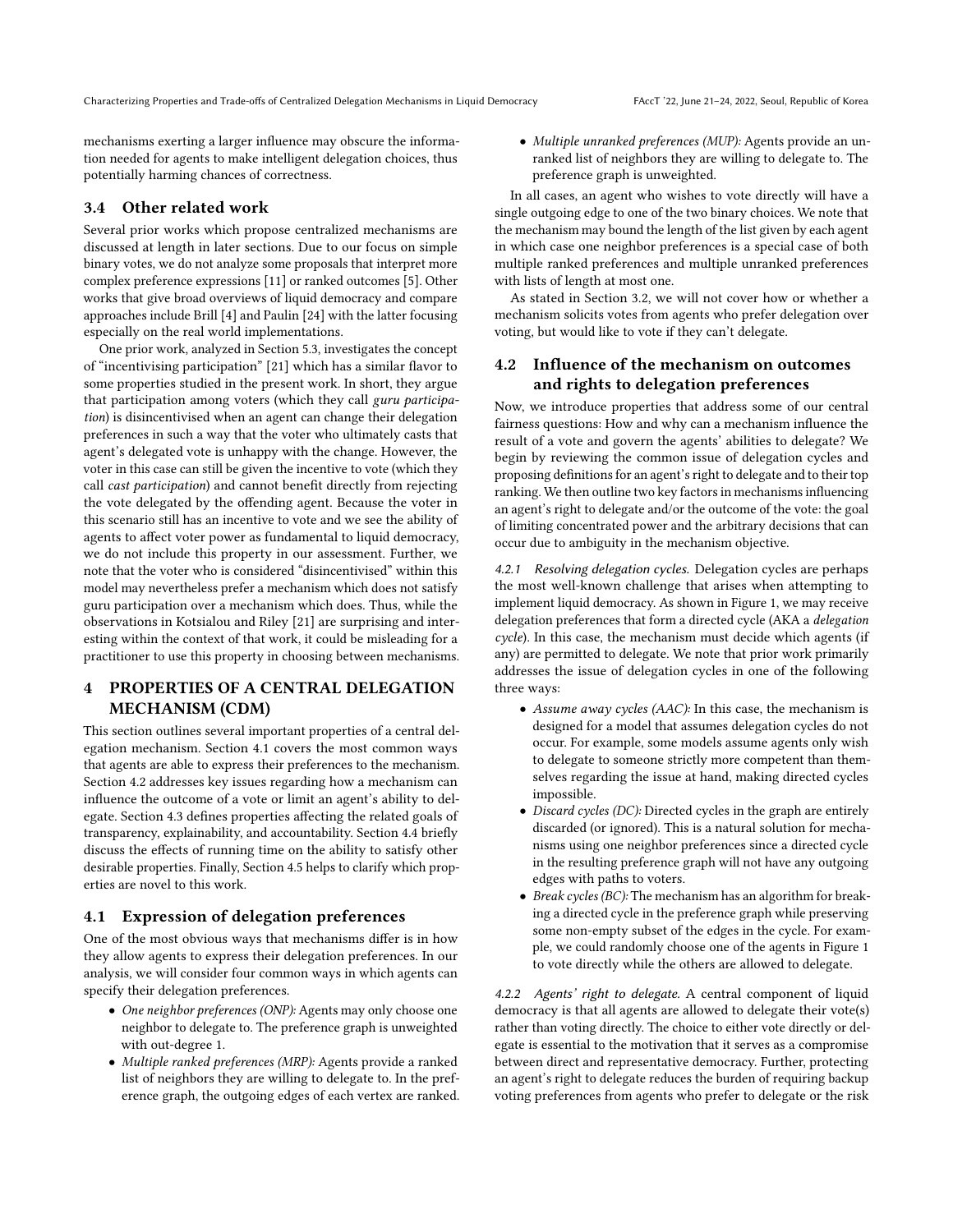<span id="page-3-0"></span>

Figure 1: Example of a cycle in a preference graph. These agents' votes cannot be cast unless at least one of them becomes a voter.

of disenfranchising agents whose delegation preferences are not honored. Regardless, it may be impossible to satisfy every agent's desire to delegate (and have their delegated vote eventually cast) due to issues such as cycles in the preference graph as discussed in Section [4.2.1.](#page-2-4) We can see in Figure [1](#page-3-0) that at least one of the three agents must forfeit this right.

However, in defining a formal "right to delegate", we can sidestep the unavoidable issue of cycles in worst-case analysis by focusing on the agents whose preferences combined with the preferences of others will allow for some delegation that ultimately results in votes being cast. We say that an agent has delegable preferences if there is a directed path in the preference graph from that agent to some voter. Thus, an agent with delegable preferences has at least one simple delegation path and all such agents could simultaneously be allowed to delegate according to their preferences. This leads to the following property which can apply to unranked or ranked preferences.

• Right to delegate (RTD): A mechanism satisfies the right to delegate property if every agent with delegable preferences has all of the votes assigned to them delegated to one or more of their approved delegates.

<span id="page-3-3"></span>4.2.3 Agents' right to top rank. When agents specify a ranking, we may also wish to guarantee that a mechanism respects those ranks to some reasonable extent. In theory, a mechanism could completely ignore ranks, although we are not aware of such an audacious approach. More commonly, a mechanism may make some sacrifice in respecting ranks in the service of other constraints or objectives. For example, if an agent's top-ranked delegate abstains or is part of a directed cycle, using a lower-ranked delegate would be preferable to not delegating/voting at all (See Figure [2](#page-6-0) in Section [5.1](#page-5-3) for a detailed illustration). Keeping this in mind, we establish a right to top rank property which essentially guarantees that agents can delegate along a path using only top-ranked edges if such a path exists after removing some unusable edges from the graph.

We start by assuming some minor preprocessing of the preference graph to remove all agents which have no path to a voter. Let the delegable preference graph be a graph constructed by removing all agents without delegable preferences from the preference graph<sup>[1](#page-3-1)</sup>. An agent has a top rank delegation path in the delegable preference graph if there is a path from the agent to a voter in the delegable preference graph using only the top-ranked outgoing edges of each agent. Note that this path may use edges which were

not top-ranked outgoing edges in the original preference graph and that this path is guaranteed to be simple. This yields a natural property for ranked preferences.

• Right to top rank (RTTR): A mechanism satisfies the right to top rank property if every agent with a top rank delegation path has all of the votes assigned to them delegated along that path.

We note that the right to top rank and right to delegate properties do not imply each other.

4.2.4 Limiting concentrated power. Analysis of liquid democracy in practice has revealed that some individual agents will accumulate a large number of votes, becoming super-voters $^2$  $^2$  [\[20\]](#page-9-13). Several works have argued that these super-voters are or could be detrimental. Within the theoretical model of voter competence in Kahng et al. [\[19\]](#page-9-7), super-voters can make liquid democracy less likely than direct democracy to choose the correct outcome in the worst-case due to a wisdom of the crowd effect. On the practical side, Kling et al. [\[20\]](#page-9-13) observed that the presence of super-voters may have discouraged other voters from participating, but ultimately concluded that, "While we find that the theoretical and potential power of super-voters is indeed high, we also observe that they stabilise the voting system and prevent stagnation while they use their power wisely. Super-voters do not fully act on their power to change the outcome of votes, and they vote in favour of proposals with the majority of voters in many cases."

Concerns regarding super-voters have led to the creation of mechanisms that restrict or minimize vote accumulation [\[14,](#page-9-6) [19\]](#page-9-7). We do not take a position on the merits of limiting concentrated power, but rather explore how approaches to this goal interact with other properties we study.

For our purpose, we define two broad categories of approaches to limiting power:

- Capped power (CP): A mechanism that caps power will place a hard upper bound on the weight or number of votes than can be delegated to a single individual.
- Minimized power (MP): A mechanism that minimizes power will seek to minimize the weight or number of votes than are delegated to a single individual while respecting all constraints imposed by the mechanism.

We will see in Section [5.5](#page-7-1) that minimizing power can lead to an opaque system with some deficiencies in transparency and accountability. On the other hand, capping power can limit the ability of agents to delegate when they prefer to do so and is incompatible with guaranteeing the right to delegate. In other words, a mechanism cannot have both capped power and a right to delegate.

Theorem 4.1. No mechanism using one neighbor preferences, multiple ranked prefences, or multiple unranked preferences can satisfy both the right to delegate and capped power for any cap less than the number of agents n.

PROOF. This can easily be seen with just two agents. A cap of less than two will not allow either of them to delegate to the other.  $\square$ 

<span id="page-3-1"></span><sup>&</sup>lt;sup>1</sup>An algorithm is not required to explicitly construct a delegable preference graph to satisfy right to top rank, although such a graph is easy to construct.

<span id="page-3-2"></span> $^2$  The term super-voter is used in prior work to denote any agent accumulating a large number of votes, regardless of whether they choose to cast those votes directly or delegate.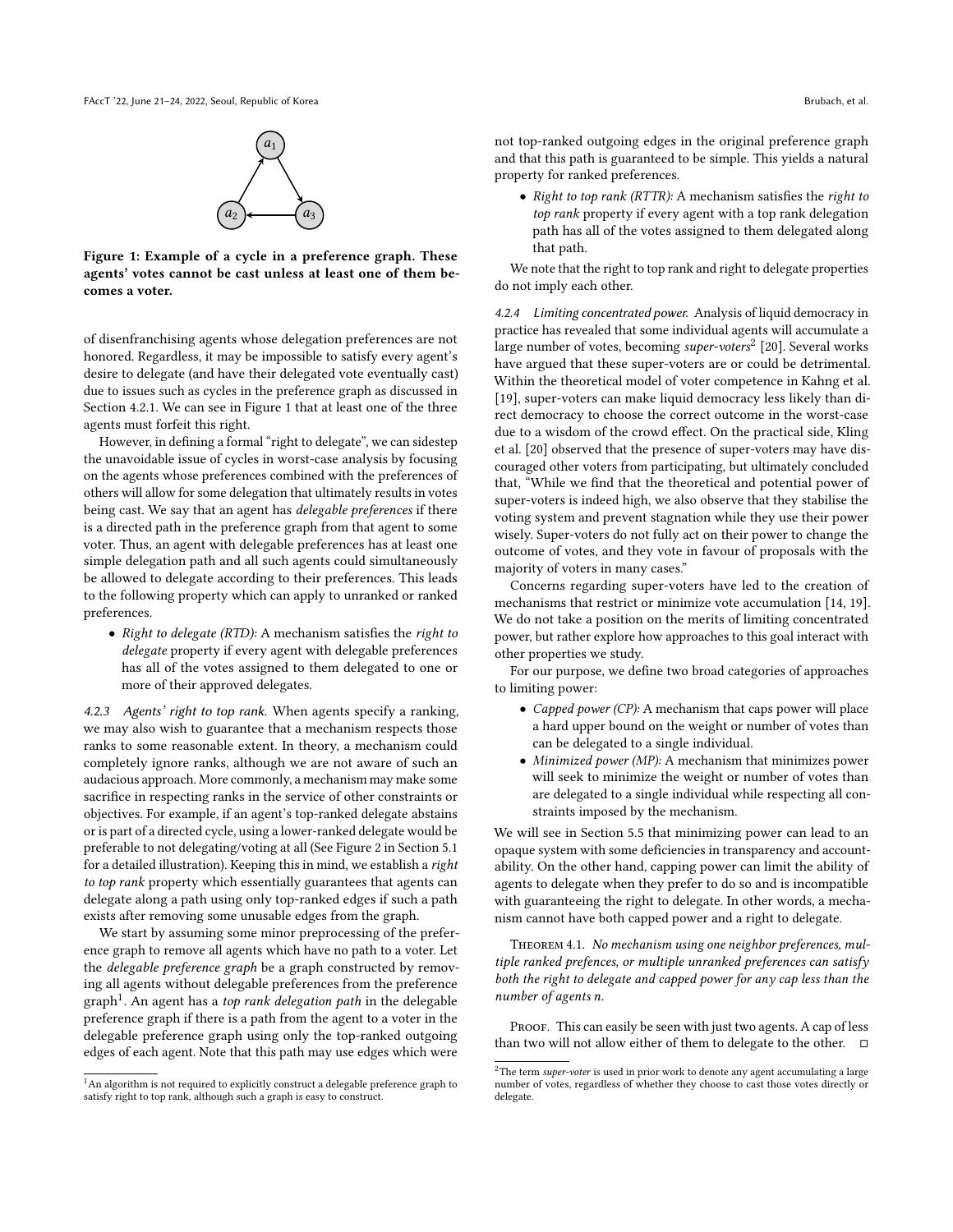Characterizing Properties and Trade-offs of Centralized Delegation Mechanisms in Liquid Democracy FAccT '22, June 21–24, 2022, Seoul, Republic of Korea

<span id="page-4-0"></span>4.2.5 Avoiding arbitrary decisions by the mechanism. Situations can arise in which the mechanism must choose arbitrarily between multiple valid delegations that would result in different outcomes for the vote or different subsets of agents being allowed to delegate. In other words, there can be a preference graph input such that a given mechanism must make a completely arbitrary decision which decides the outcome of the vote or decides who can or cannot delegate. This occurs most naturally in mechanisms that allow multiple unranked preferences, but can occur with other types of delegation preferences as well.

We view arbitrary decision-making as a negative characteristic. As such, we frame three desirable properties in this area followed by a catch-all less desirable property:

- Single delegation (SD): A mechanism is a single delegation mechanism if every set of agent preferences has exactly one allowable delegation which satisfies the constraints and objective of the mechanism. I.e., there is a many-to-one mapping from preference graphs to delegations.
- Single distribution over delegations (SDOD): A randomized mechanism satisfies SDOD if every set of agent preferences has exactly one allowable distribution over delegations which satisfies the constraints and objective of the mechanism. I.e., there is a many-to-one mapping from preference graphs to distributions on delegations.
- No arbitrary decisions (NAD): If there exists a set of agent preferences such that 1) the constraints and objective of the mechanism allow for more than one valid delegation (or more than one valid distribution over delegations for a randomized algorithm); 2) the mechanism deterministically chooses a delegation (or distribution); and 3) the choice of delegations affects the outcome, then we say the mechanism makes an arbitrary decision. A mechanism satisfying the NAD property must not make an arbitrary decision, possibly by satisfying one of the previous two properties.
- Arbitrary: We call a mechanism arbitrary if there exists a preference graph input on which it makes an arbitrary decision as defined in the previous property.

Clearly, single delegation is a special case of single distribution over delegations. Both satisfy the no arbitrary decisions property assuming that the problem of finding the delegation or distribution over delegations for a given preference graph input is tractable.

Note that these properties are defined in terms of the objective and constraints of the mechanism rather than the tally algorithm. In other words, a given tally algorithm may create a many-to-one mapping from preference graphs to delegations (e.g., due to breaking ties based on some arbitrary ordering of the agents), but this is not enough to satisfy the single delegation property.

## <span id="page-4-3"></span>4.3 Transparency, explainability, and accountability

In the context of liquid democracy, we explore transparency, explainability, and accountability by asking how well agents can understand what has happened with their vote(s), why it happened, and what will happen if they make specific choices in the future. This information allows agents to make informed decisions about their preferences.

<span id="page-4-1"></span>4.3.1 Post hoc explainability. Properties of post hoc explainability capture the ideal in liquid democracy that agents are able to understand the outcome of their preference choices in order to inform their future preferences and delegation. Knowing where their vote(s) went is one piece of information that an agent needs to refine their preferences between voting rounds and allows them to hold their delegates accountable for past votes.

We consider two natural ways in which a mechanism can give agents feedback on what happened to their vote:

- $\psi$ -path explainability ( $\psi$ -PE): We define a vote path to be a simple path in a preference graph from an agent to an issue with a label specifying how the final agent in the path voted. A mechanism satisfies  $\psi$ -PE if it can provide every agent with a list of at most  $\psi$  total vote paths and the fraction of that agent's vote which was delegated to each path. We will focus exclusively 1-PE here, but use this more general definition in case it is relevant for future work. We are not aware of any mechanism satisfying  $\psi$ -path explainability for a bounded  $\psi > 1$ .
- Golden rule explainability (GRE): The "Golden Rule" as de-scribed in Hardt [\[16\]](#page-9-16) and Hardt and Lopes [\[17\]](#page-9-12) for the Google Votes system is that an agent should be given a single path explanation for where their own vote went. However, as we show in Section [5.1,](#page-5-3) the votes delegated to that agent may travel along a different path, violating the 1-path explainability property described above.
- Local feedback explainability (LFE): A mechanism satisfies LFE if it can provide every agent with the fraction of that agent's vote which was delegated to each neighbor and what percent of the vote delegated to each neighbor supported each outcome.

We note that any mechanism satisfying 1-path explainability will satisfy Golden Rule explainability and any mechanism satisfying Golden Rule explainability will satisfy local feedback explainability, but the reverse is not true.

<span id="page-4-2"></span>4.3.2 Transparency and accountability. A crucial pillar of liquid democracy is accountability which is enforced partly by the ability of an agent to change their delegation preferences at any time. At the same time, it is important to consider transparency; i.e., what information an agent needs or can use to make this decision and how well they can anticipate the results of a change in their delegation preferences. This description from German news website, Der Spiegel, of the fluctuating support for super-voter Martin Haase within the German Pirate Party illustrates how agents engage with transparency and accountability in practice [\[1\]](#page-9-17).

Many pirates gave [Haase] their votes in 2010, when the party was seeking to define its position on the concept of an unconditional basic income guarantee. They were confident that Haase would support it. To their surprise, however, he transferred his votes to another party member, who voted against the motion, and was defeated.

As a linguist, says Haase, he was also opposed to the initiative because of linguistic weaknesses. But this didn't convince his supporters, and about 50 Pirates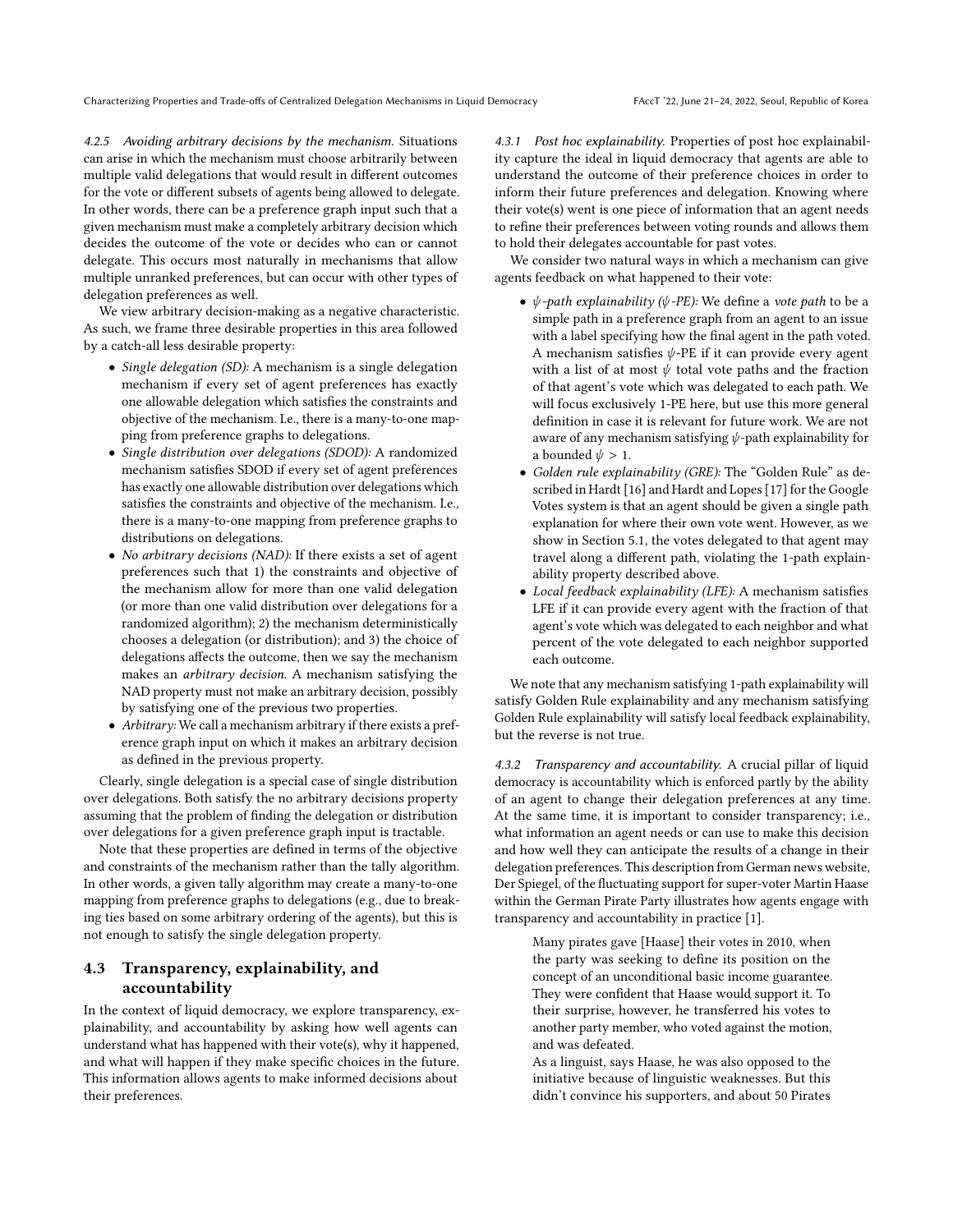promptly withdrew the votes they had assigned to him. Haase eventually approved a revised motion, and since then the number of members supporting him has gone up again.

Often, the main factor conflicting with transparency and accountability in liquid democracy is the competing goal of privacy. An agent may wish to see the voting/delegation history of another agent before choosing them as a possible delegate, but this history may be hidden to respect privacy. While interesting, this tension between transparency and privacy tends to be independent of the mechanism choice and therefore outside the scope of this paper.

Along those lines, we would prefer to identify a transparency issue inherent in a given mechanism. To do so, we consider a model in which an agent knows the voting/delegation history of other agents, but does not know or cannot run the tally algorithm. In this model, an agent chooses potential delegates based on their history and should be able to assume that their future voting/delegation will be similar.

More formally, we setup the following scenario. Suppose there are two rounds of votes in sequence. After the first vote, let each agent have a rating which determines what percentage of their vote went to each of the two outcomes. Let exactly one agent  $a_c$ be the only agent to change their delegation or voting preferences between the first and second votes. Let  $P_1$  and  $P_2$  be the preferences of  $a_c$  for the first and second votes, respectively. We say that  $P_2$ strictly favors an outcome O over  $P_1$  if every agent in  $P_2$  had a higher expected percentage of their vote(s) cast for  $O$  during the first vote than every agent in  $P_1$ . Using this scenario, we establish the following definition of local predictability which captures the ability of an agent to predict the effect of changing their delegation preference. We note that for deterministic tally algorithms, local feedback explainability suffices to provide the expected percentage of an agent's vote(s) cast for  $O$  while a randomized algorithm would need to give the ex ante expected percentages in the preference graphs of previous votes.

• Locally predictable: We say that a mechanism is locally predictable if this change in the preferences of  $a_c$  cannot reduce the expected vote share assigned to outcome  $O$  in the second vote of the scenario. The expectation is taken over any randomness in the tally algorithm.

It may seem surprising that mechanisms could violate the local predictability, and one could ask if it is too low of a bar to be useful. However, we show in Section [5.5](#page-7-1) that a reasonable proposed mechanism does not satisfy this property.

#### <span id="page-5-1"></span>4.4 Running time and tractability

Another important consideration is the running time of computing the tally. For different mechanisms, the tractability of computing the tally can range from solving an NP-hard problem to running a simple linear time algorithm. In addition to the usual concerns of efficiency, tractability of the tally problem can indirectly affect other properties. If a heuristic or approximation algorithm is required to tally votes and resolve delegations, then the choice of heuristic/algorithm or the larger space of acceptable solutions can potentially influence the outcome and/or reduce transparency. For example, two different approximation algorithms with the same

approximation guarantees may lead to different delegations with different election outcomes, making the choice of which algorithm to use an arbitrary decision affecting the outcome.

#### <span id="page-5-2"></span>4.5 Properties contributed by this work

Many of these properties are explicitly or implicitly defined in prior work. However, they have not been collected in this way or compared through the lenses of accountability, transparency, explainability, fairness, and user agency. In addition, right to delegate (Section [4.2.2\)](#page-2-0), right to top rank (Section [4.2.3\)](#page-3-3), avoiding arbitrariness of decisions (Section [4.2.5\)](#page-4-0), and local predictability (Section [4.3.2\)](#page-4-2) present novel properties which we are not aware of in any prior work.

## <span id="page-5-0"></span>5 ANALYSIS OF EXISTING MECHANISMS

Here, we analyze five mechanisms from prior work using the properties defined in Section [4](#page-2-1) with several goals in mind. First, we aim to illustrate and justify the properties through example. Second, although this is far from an exhaustive list of prior work, it gives a representative snapshot of which combinations of properties have been achieved, highlighting future directions. Third, the analysis suggests additional impossibility results which are provided throughout.

#### <span id="page-5-3"></span>5.1 Google Votes

The Google Votes mechanism, mentioned in Hardt and Lopes [\[17\]](#page-9-12) and described in more detail in a Google TechTalk [\[16\]](#page-9-16), is a liquid democracy system that was used internally within Google for Google employees to vote on issues such as meals, snacks, and project logos. It was implemented as a web app on the internal corporate Google+ network, and was in use from March 2012 to February 2015. In practice, Google Votes allowed users to express preferences for multiple issues and categories of issues all at once. However, we focus on the special case of a single binary issue for simplicity and Google Votes clearly matches the multiple ranked preferences property in this case. It is also easy to see that Google Vote does not attempt to limit concentrations of power.

The Google Votes paper [\[17\]](#page-9-12) defines the "Golden Rule of Liquid Democracy" as one of the key properties of the Google Votes system. Similar to 1-path explainability, this property states that an agent who delegates their vote must be able to see the entire path that their vote travels on, including the final vote it was cast for. The Google Votes tally algorithm achieves this by selecting one final vote path per agent. However, there are some ambiguities in the algorithm definition which make it difficult to determine whether Google Votes is actually guaranteed to satisfy 1-path explainability. It appears that their "Golden Rule of Liquid Democracy" applies only to the single vote that an agent starts with, rather than all votes delegated to an agent.

Google Votes resolves preferences with a tally algorithm which first enumerates all simple paths from from every agent to some voter. As such, the worst case running time is lower bounded by the number of paths which is exponential in the number of agents  $n.$  Then, for each agent  $a$ , it identifies that agent's highest ranking neighbor a ′ for which there exists at least one delegation path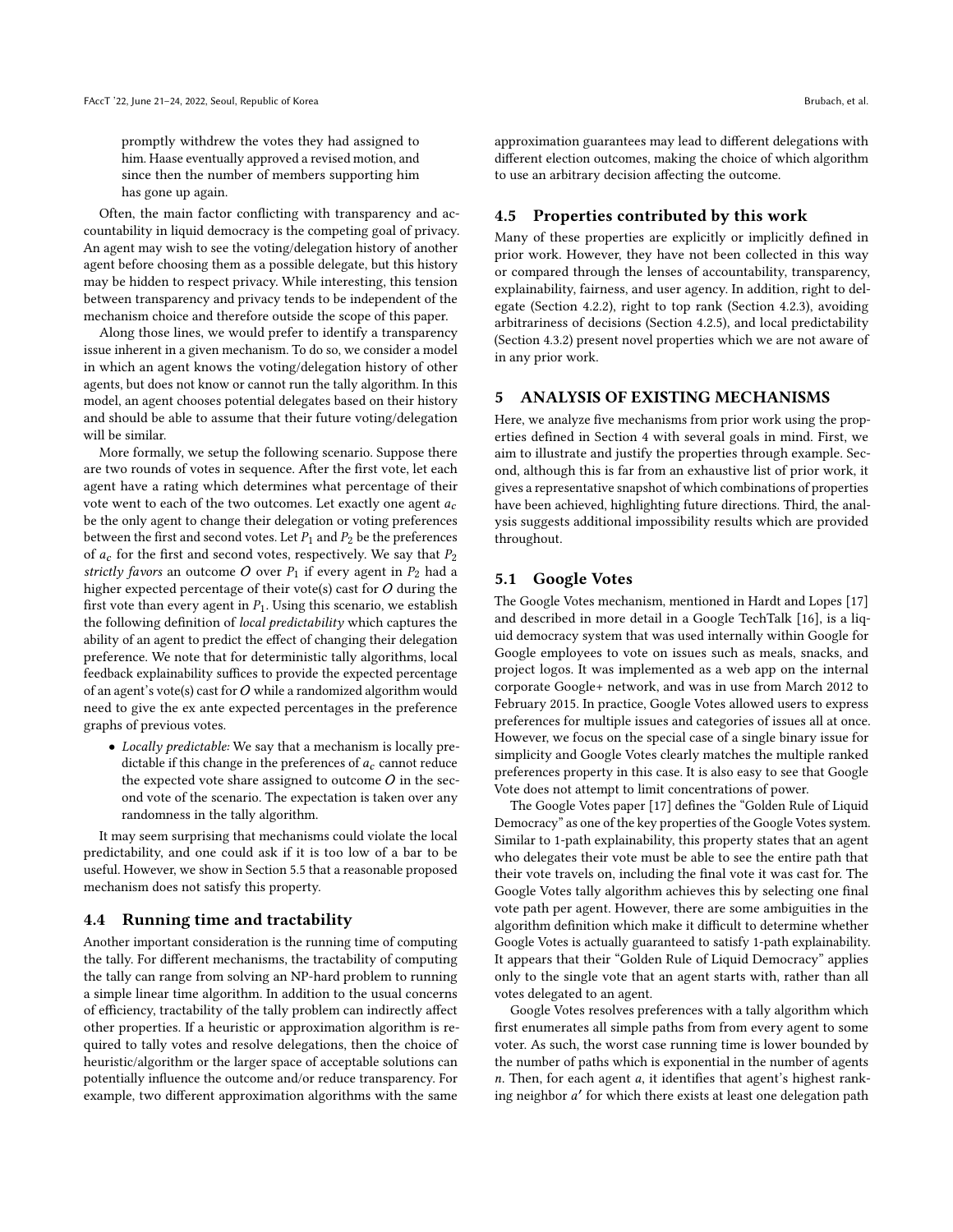| Mechanism              | Prefere-<br>nces | Limit<br>Power | Outcomes  | Cycles | <b>Right to</b><br>Delegate | <b>Right to</b><br><b>Top Rank</b> | Explain-<br>ability | Locally<br>Predictable | Running<br>Time |
|------------------------|------------------|----------------|-----------|--------|-----------------------------|------------------------------------|---------------------|------------------------|-----------------|
| Google votes           | <b>MRP</b>       | No             | <b>SD</b> | ВC     | Yes                         | $Yes**$                            | Golden<br>Rule      | Unclear                | $\Omega(2^n)^*$ |
| LiquidFeedback         | <b>ONP</b>       | No             | <b>SD</b> | DC     | Yes                         | N/A                                | $1-PE$              | Yes                    | O(n)            |
| <b>Breadth-first</b>   | <b>MRP</b>       | No             | <b>SD</b> | ВC     | Yes                         | No                                 | $1-PE$              | Yes                    | $O(n+m)^*$      |
| GreedyCap              | <b>MUP</b>       | CP.            | $SDOD**$  | AAC    | No                          | N/A                                | $1-PE$              | Yes                    | $O(n \lg n)^*$  |
| <b>Fluid mechanics</b> | MUP              | ΜP             | Arbitrary | ВC     | Yes                         | N/A                                | 1-PE                | No                     | Varies          |

## Properties of Previously Proposed Mechanisms

Table 1: Summary of properties for five prior mechanisms analyzed in this section. \* indicates a running time not stated in prior work, but easily derived. The Google votes running time is a lower bound on the worst case performance. \*\* indicates a property which can be achieved with a minor extension or resolution to an ambiguous step described in the section covering that algorithm.

starting with a'. From this point in the algorithm, it is not possible to determine from existing documentation how Google Votes ble to determine from existing documentation how Google Votes chooses among multiple potential paths. Nevertheless, we will analyze properties based on two potential implementations of the ambiguous step and show an impossibility result that holds for any possible resolution of this step. We further note that for several possible resolutions of the ambiguous step, a fairly straightforward polynomial-time algorithm can be devised, but leave that outside the scope of this work.

To explain the issues with specifying additional properties for Google Votes, we refer to Figure [2.](#page-6-0) This example shows three agents  $(a_1, a_2,$  and  $a_3)$  who all prefer to delegate to each other in a directed cycle while also having second choices  $(a_4, a_6, a_7)$  and  $a_5$ , respectively) who are voters. According to the limited description in Hardt [\[16\]](#page-9-16),  $a_1$  will either be given the path  $(a_1, a_2, a_6)$  or  $(a_1, a_2, a_3, a_5)$  based on two natural approaches that yield different delegations. Approach 1 would be to pick the path with highest ranked prefix (or highest lexicographical ordering). In other words, first choose the highestranked first step, then the highest-ranked second step, then the highest-ranked third step, and so on. This approach would choose the path  $(a_1, a_2, a_3, a_5)$  for  $a_1$  since  $a_2$  prefers  $a_3$  over  $a_6$ , and it clearly satisfies right to top rank.. Approach 2 would be to choose the shortest path from an agent which starts with its highest ranked neighbor who has some valid path that does not include the agent itself (breaking ties in length by highest ranked prefix). By contrast, this approach would choose the shorter path  $(a_1, a_2, a_6)$  for  $a_1$ , and it does not satisfy right to top rank since the shortest path is not guaranteed to choose top-ranked edges. Approach 1 appears to be the most likely according to Hardt [\[16\]](#page-9-16). However, neither approach nor any possible resolution to this ambiguous step can satisfy 1 path explainability. We formalize this with a theorem and brief proof sketch.

Theorem 5.1. Any tally algorithm which must delegate each agent's vote to its highest ranked neighbor through which a delegation path exists, only allows simple paths, and guarantees that the vote will eventually reach a voter, cannot satisfy 1-path explainability.

<span id="page-6-0"></span>

Figure 2: A preference graph that illustrates ambiguity in the the Google Votes tally algorithm.

PROOF. Consider the example in Figure [2.](#page-6-0) Each of  $a_1$ ,  $a_2$ , and  $a_3$ will delegate their own vote to their top-ranked neighbor, and that vote can never return to them due to the simple path requirement. However, for votes to be cast, at least one of them must delegate some votes they receive through delegation to one of the voters  $(a_4, a_5)$  $a_5$ , or  $a_6$ ). Thus, at least one agent will send votes on more than one path violating 1-path explainability one path, violating 1-path explainability.

We note that the ambiguous tally algorithm of Google Votes is also discussed in Kotsialou and Riley [\[21\]](#page-9-8) which considers a similar ranked preference model with a focus on how participation is incentivised (or not). They characterize Approach 1 above as a depth-first delegation rule and use an example similar to our Figure [2](#page-6-0) to illustrate how an agent adding delegation preferences can alter the weights assigned to voters. They propose an alternative breadthfirst delegation rule which is almost identical to Approach 2, except that it prioritizes the shortest path starting from the agent rather than from their highest-ranked neighbor. Applying the breadth-first delegation rule [\[21\]](#page-9-8) to Figure [2](#page-6-0) would simply give the path  $(a_1, a_4)$ to  $a_1$ . See Section [5.3](#page-7-0) for further details.

#### 5.2 LiquidFeedback

LiquidFeedback [\[2\]](#page-9-15) is possibly the most prominent real world implementation of liquid democracy and also one of the most simple approaches in terms of its mechanism. It has been used in practice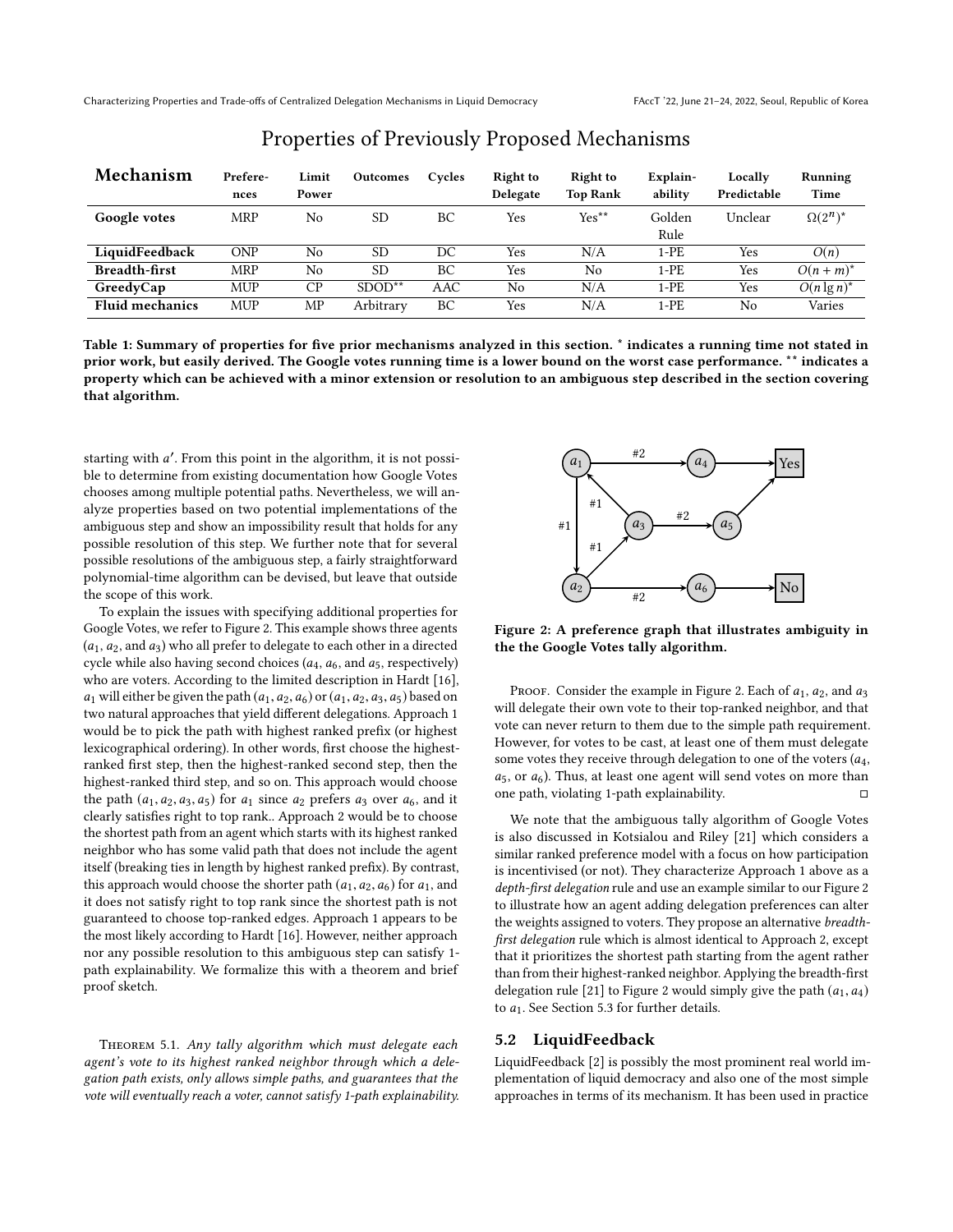(most notably by the German Pirate Party) and is available as open-source software<sup>[3](#page-7-2)</sup> which includes many features beyond simply implementing liquid democracy. A hallmark of LiquidFeedback's take on liquid democracy is a light touch approach that favors minimal influence of a centralized mechanism. Agents specify one neighbor preferences and delegation cycles are simply ignored by the tally algorithm (agents are expected to resolve cycles themselves by at least one member of the cycle becoming a voter). Similarly, it satisfies the right to delegate and there is no attempt to limit concentration of power. After cycles are removed, the preference graph becomes a directed tree with a maximum out-degree of one. This easily implies 1-path explainability, single delegation, and no arbitrary decisions.

## <span id="page-7-0"></span>5.3 Breadth-first delegation

As noted in Section [5.1,](#page-5-3) Kotsialou and Riley [\[21\]](#page-9-8) proposed breadthfirst delegation as an alternative to "depth-first" approaches such as Google Votes for tallying multiple ranked preferences. A breadthfirst delegation chooses the shortest path from an agent to some voter and only uses edge ranks to break ties amongst multiple paths of the same length. In motivating this approach, Kotsialou and Riley [\[21\]](#page-9-8) argue, for example, that an agent may prefer to delegate to their second choice over their top choice when their second choice is a voter, but their top choice will transitively delegate. Thus, breadthfirst delegation explicitly chooses not to satisfy the right to top rank. In fact, if an agent's worst-ranked delegate is a voter while all better ranked delegates are agents who delegate to voters, then a breadthfirst tally will choose the worst-ranked delegate. We acknowledge that this preference may exist in some settings and describe some advantages offered by a breadth-first tally, but note that it goes against the traditional model of liquid democracy and violates the explicit ranking preferences of the agent. Delegating to someone else who then further chooses whom to delegate to (an expert on selecting experts) is fundamental to liquid democracy and a major feature distinguishing it from proxy voting.

Despite this key philosophical difference of prioritizing path length over ranks, breadth-first delegation shares many properties in common with Google Votes. By choosing the unique shortest path which has the highest lexicographical ordering of ranks for each agent, it ensures that each preference graph implies a single delegation with the right to delegate and break cycles properties. It also does not limit power in the worst case. However, Kotsialou and Riley [\[21\]](#page-9-8) suggest the open question of whether the shorter paths will accumulate fewer votes on real world input and have the effect of limiting concentrated power in practice.

On the other hand, breadth-first delegation differs from Google Votes by offering 1-path explainability and local predictability. Lemma 2 of Kotsialou and Riley [\[21\]](#page-9-8) implies 1-path explainability by showing that if one agent is on the chosen delegation path of another agent, then both of them are delegating to the same voter. To briefly sketch why local predictability holds, consider an agent  $a_c$  with distinct sets of preferences  $P_1$  and  $P_2$  for the first and second votes, respectively. Let  $O$  be the outcome strictly favored by  $P_2$  and  $a_d \in P_2$  be the agent whom  $a_c$  ultimately delegates to in the second vote. By the single delegation property and 1-path explainability,  $a_c$ 

and  $a_d$  and must have had disjoint delegation paths that delegated all of their assigned votes to different outcomes in the first vote. It follows that  $a_d$  will have the same delegation path in the second vote as well and will not lose any of the votes delegated to them in the first vote although some votes may now travel to  $a_d$  through  $a$ . Thus in the second vote outcome  $\Omega$  will receive all of the votes  $a_c$ . Thus, in the second vote, outcome O will receive all of the votes it received in the first vote plus at least one additional vote (from  $a_c$ ).

#### 5.4 The GreedyCap algorithm

The GreedyCap algorithm was introduced in Kahng et al. [\[19\]](#page-9-7) to prove that there exists a non-local delegation mechanism which satisfies their properties of positive gain and do no harm with respect to direct democracy. Roughly speaking, positive gains means there is some preference graph on which a given liquid democracy mechanism outperforms direct voting at finding the ground truth in a model in which there is one correct outcome. Do no harm is the complementary property stating that the liquid democracy mechanism does not perform worse than direct democracy.

The input to GreedyCap is an unweighted, directed graph with vertices representing agents and a cap  $C$  on the number of votes that can be delegated to a single agent. A directed edge  $(u, v)$  signifies that agent  $u$  approves of delegating their vote to agent  $v$ . This simple greedy algorithm proceeds by iteratively choosing the remaining agent v with the most approvals (incoming edges) and at most  $C - 1$ agents that approve of  $v$ . These agents (including  $v$ ) are removed from the graph with their votes all being delegated to  $v$ . At the end of this process, all agents whose votes have not been delegated to someone else are instructed to vote.

We can now take a look at which properties are satisfied by GreedyCap. It is easy to see that the input graph here satisfies the multiple unranked preference property, and power is strictly capped by the parameter C. Cycles are not considered because Kahng et al. [\[19\]](#page-9-7) assumes a model in which each agent has a competence value and will only delegate to someone strictly more competent, making this a mechanism that assumes away cycles. Explainability is not considered in Kahng et al. [\[19\]](#page-9-7). However, because this mechanism only applies "one hop" of delegation, it is technically a form of proxy voting and clearly offers 1-path explainability. Similarly it also satisfies local predictability since all agents are delegating directly to voters. However, we note that generalizing this approach of capping power to true liquid democracy may result in the loss of local predictability. In fact, it is easy to see that some natural mechanisms which cap voter power would not have local predictability, and we leave this as an exercise for the reader.

Implementing this algorithm as defined in Kahng et al. [\[19\]](#page-9-7) could make arbitrary decisions that affect the outcome. There is no explanation in that paper for how ties are broken at various stages (it isn't relevant to the theorem they're proving). However, if these ties are broken uniformly at random, we get a single distribution over delegations.

## <span id="page-7-1"></span>5.5 The fluid mechanics approach

The fluid mechanics approach [\[14\]](#page-9-6) takes inspiration from fluid mechanics to address the issue of concentrated power. They seek to minimize the maximum power of any voter using a flow-based tally

<span id="page-7-2"></span><sup>3</sup>https://liquidfeedback.com/en/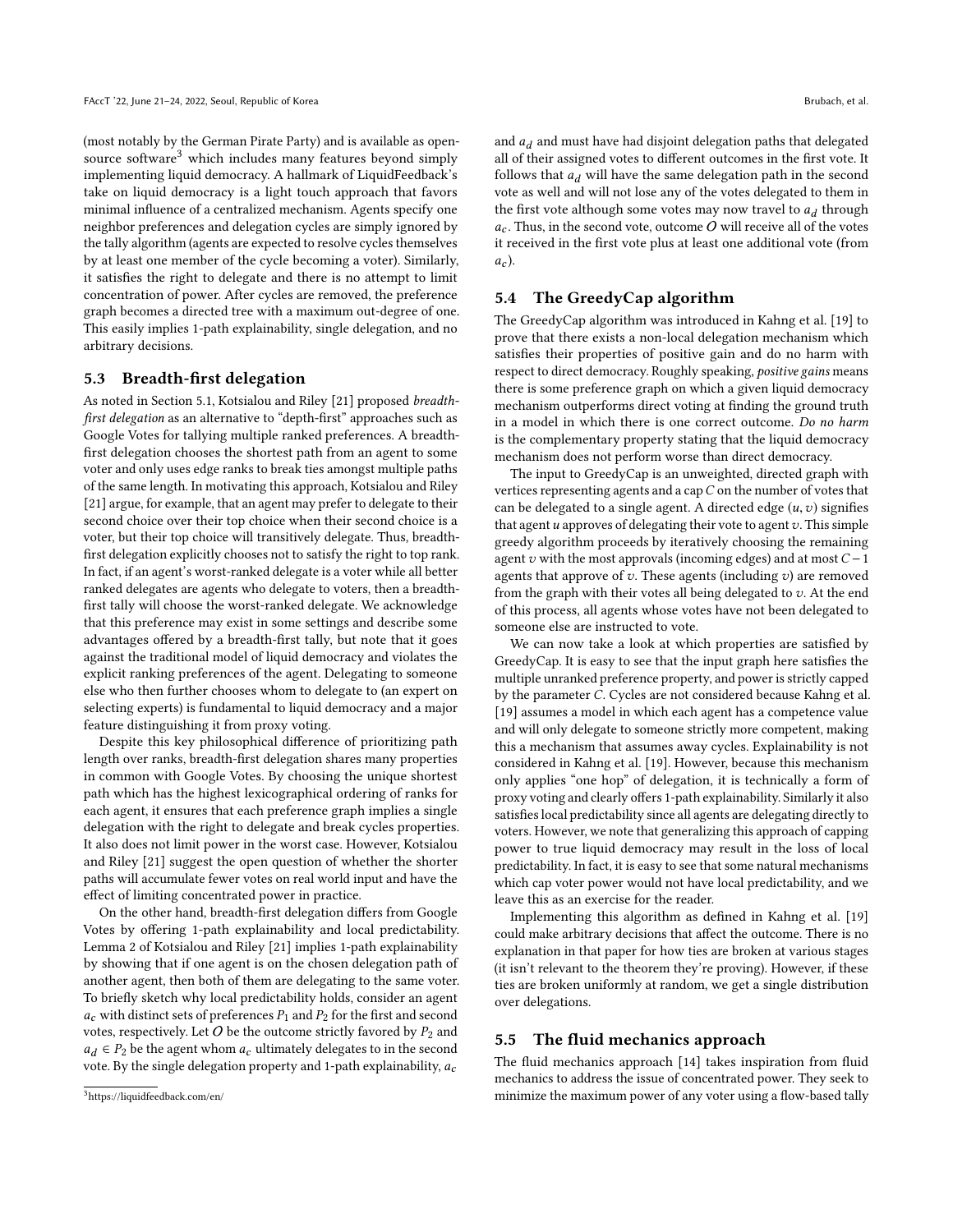algorithm with the following high-level idea: "Put another (more whimsical) way, we wish to design liquid democracy systems that emulate the law of communicating vessels, which asserts that liquid will find an equal level in connected containers"

The input is an unweighted, directed graph (multiple unranked preferences) with each agent being a source of one vote and all voters being sinks. The tally algorithm searches for a confluent flow in this graph to establish the delegation. In addition to the common flow conservation property, a confluent flow has the confluence property that at most one outgoing edge from each vertex may carry nonzero flow. Finding such a flow is NP-hard leading to three potential tally options described in Gölz et al. [\[14\]](#page-9-6): finding an exact solution using a MILP on sufficiently small instances, a heuristic, or an approximation algorithm. As such, the running time varies greatly depending on specific implementation choices.

The reasoning for tackling the NP-hard confluent flow problem rather than an easier splittable flow variant is to allow for 1-path explainability. Although Gölz et al. [\[14\]](#page-9-6) does not explicitly discuss giving agents single-path explanations, they note that confluent flow is more intuitive and transparent leading to higher accountability. Further, their experimental results do not show a significant decrease in maximum power when switching to splittable flow.

In addition to 1-path explainability, it is easy to see that this method provides a right to delegate. Any agent with a path to some voters, will send flow to one of those voters. Similarly, cycles are broken if at least one agent in the cycle has some other delegation path, while agents connected components with no path to any voter will be discarded (alternately, they could be allowed to vote directly, but this is not discussed in the paper).

One potential drawback to this system and using confluent flows is that some preference graphs have multiple distinct delegation graphs which optimize the minimum confluent flow objective. Fig-ure [3](#page-8-1) illustrates a simple example of this. The vote of  $a_1$  must be delegated to either  $a_2$  or  $a_3$ . Both options are optimal with respect to the objective and confluence constraint and this arbitrary choice determines whether the outcome will be "yes" or "no". Thus, this method can potentially make arbitrary decisions that affect the outcome of a vote. We can formalize and generalize this observation with the following theorem which states that a deterministic mechanism cannot guarantee multiple unranked preferences, the right to delegate, single-path explainability, and no arbitrary decisions.

<span id="page-8-2"></span>THEOREM 5.2. No deterministic mechanism with multiple unranked preferences can simultaneously satisfy the right to delegate, single-path explainability, and no arbitrary decisions.

#### PROOF. The proof follows from the above discussion of Figure [3.](#page-8-1)  $\Box$

Another issue is the potential to produce outcomes that are counter to an agent's intention and violate the locally predictable property. The preference graphs in Figure [4](#page-9-18) and their minimum confluent flows illustrate this effect. In (A), we see the first vote in which  $a_1$  prefers to delegate only to  $a_2$  who votes for "yes", but "no" ultimately wins (3 votes for "yes" and 4 for "no"). Now, suppose  $a_1$  decides that "no" was truly the better choice and decides they would rather delegate to  $a_3$  who's vote previously followed a path to "no" in the first vote (A). Then, in (B), we see a second vote in

<span id="page-8-1"></span>

Figure 3: Illustrating a preference graph which forces the fluid mechanics approach to arbitrarily choose the outcome of the vote. The vote of  $a_1$  must be delegated to either  $a_2$  or  $a_3$ . Both options are optimal with respect to the objective and confluence constraint and this arbitrary choice determines whether the outcome will be "yes" or "no".

which  $a_1$  has changed their preference to  $a_3$ , but this change causes "yes" to win (4 votes for "yes" and 3 for "no").

## <span id="page-8-0"></span>6 CONCLUSION AND FUTURE DIRECTIONS

The analysis in Section [5](#page-5-0) suggests that ideals of fairness, explainability, transparency, and accountability can be at odds with goals of limiting concentrated power or selecting the ground truth correct outcome. A similar divide is present between practical implementations [\[2,](#page-9-15) [17\]](#page-9-12) and theoretical work [\[14,](#page-9-6) [19\]](#page-9-7) with the former giving less influence to a centralized mechanism while the latter type tend to explore how a centralized mechanism could exert a beneficial influence on the system. Given these trade-offs between desirable traits, it would be useful to better understand what other combinations of properties can or cannot be achieved.

Applications similar to those which have used Google Votes or LiquidFeedback might prefer a mechanism with certain desirable properties of bread-first delegation, but prioritizing edge ranks over shortest paths. In addition to multiple ranked preferences, SD, BC, right to delegate, right to top rank, 1-PE, local predictability, and polynomial running time, it would satisfy right to top rank and/or some other guarantee relating to edge ranks. This implies the additional open question of what other properties we could guarantee for giving agents their best ranked paths. E.g., one might incorporate an egalitarian objective which maximizes the minimum rank of any edge in the delegation graph.

When minimizing power is a high priority, we can ask if it's possible to minimize power in some way while ensuring local predictability and SD or SDOD. This might involve using multiple ranked preferences or abandoning 1-PE to satisfy SD to sidestep the impossibility result of Theorem [5.2.](#page-8-2) Moreover, as suggested by Kotsialou and Riley [\[21\]](#page-9-8), an empirical study could reveal which mechanisms tend to yield lower concentrations of power on real or simulated data.

On the epistemic side, there is the question of whether a liquid democracy mechanism can provide strict improvement over direct democracy while achieving features not possessed by GreedyCap, such as a right to delegate. Due to the negative result of Kahng et al. [\[19\]](#page-9-7), the most promising direction might involve developing and justifying a new model of voter competence that is not subject to the same impossibility.

Finally, the approach of this paper could be extended to other democratic systems in which computation plays a role. For example, the computer science and mathematics communities have given